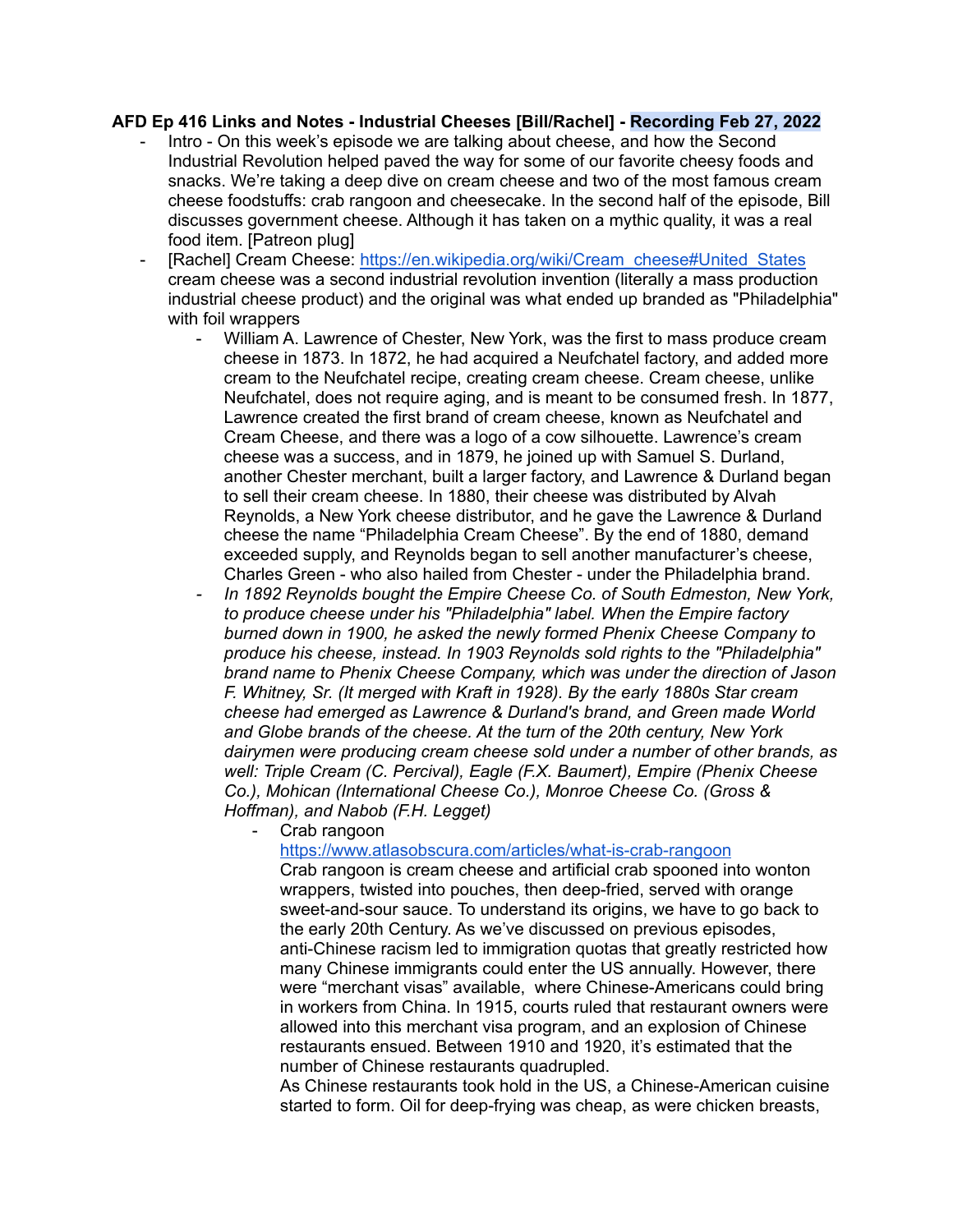an ingredient not highly prized in Chinese cooking. Other traditional ingredients, such as szechuan peppercorns, were prohibitively expensive and/or difficult to obtain. Also, chefs were catering toward a white palette, so they would often sweeten dishes and cut out a lot of spice altogether. Other dishes were invented in the US, such as chop suey and General Tso's chicken. The Chinese American restaurant menu as we know it today really solidified in the 1950s.

Another mid-century cultural phenomenon was tiki culture. Tiki culture began in the 1930s as a sanitized version of South Pacific culture that was portrayed in Hollywood and marketed to tourists of places such as Hawaii and Polynesia. As WWII veterans came back from the Pacific theater in the 1940s, tiki culture grew in popularity. One of the most well-known purveyors of tiki culture was Victor Bergeron, the founder of Trader Vic's tiki bars. Bergeron opened the first Trader Vic's in 1937, selling tiki cocktails and a menu that was heavily influenced by Joe Young, a Chinese-American barback. Alongside a few dishes that nodded to South Pacific cuisine (pineapple spareribs and pineapple chicken) were "Trader Vic's Fried Rice" and Mo Goo Mein.

Bergeron experimented with the menu, and in the 1940s started putting things in wonton wrappers and started deep-frying them. From there it is believed that the crab rangoon was born. Vic's recipe differs from the crab rangoon seen in Chinese American restaurants today: his features A-1 Steak Sauce and Lingham's Chili Sauce mixed in with real crab and cream cheese.

As both tiki and Chinese restaurants enjoyed immense popularity throughout the 50s and 60s, they heavily borrowed from each other's menus. However, as tiki culture faded into obscurity, the crab rangoon lived on in Chinese American restaurants across the country. Best line in the article: *Crab rangoon is, after all, a [preposterous](https://twitter.com/david_j_roth/status/212767135901024256?lang=en) dish.* Cream cheese-based cheesecake

[https://www.juniorscheesecake.com/blog/2016/07/27/the-history-of-chees](https://www.juniorscheesecake.com/blog/2016/07/27/the-history-of-cheesecake/) [ecake/](https://www.juniorscheesecake.com/blog/2016/07/27/the-history-of-cheesecake/)

Before the invention and proliferation of cream cheese, cheesecakes were made with curd cheese, such as ricotta, cottage cheese, mascarpone, or German quark. These cakes had a coarse texture and a fairly bland flavor, enhanced with flavorings such as lemon, vanilla and rosewater. An early mention of cream cheese was published in the August-September 1909 issue of *The Boston Cooking-School Magazine*, where bakers were instructed to send "Neufchatel or cream cheese through a ricer". However, curd cheese was the base of choice for cheese cakes until the 1930s. In the 1920s, stabilizers such as guar or carob gums were added to cream cheese to help it stay emulsified; without them, the cream cheese would separate into fat and water. Cheesecake made with cream cheese without these stabilizers would often have a grainy texture. Cream-cheese based cheesecake was popularized in New York in the 1930s, and New York-style cheesecake remains popular to this day.

American cheese, its other processed cheese product cousins, and the Kraft industrial food monopoly: [https://en.wikipedia.org/wiki/American\\_cheese](https://en.wikipedia.org/wiki/American_cheese) *Traditional cheese is ground, combined with emulsifying agents and other ingredients, mixed and heated until it forms a "melted homogeneous" mixture. To pasteurize it, the cheese mixture must be*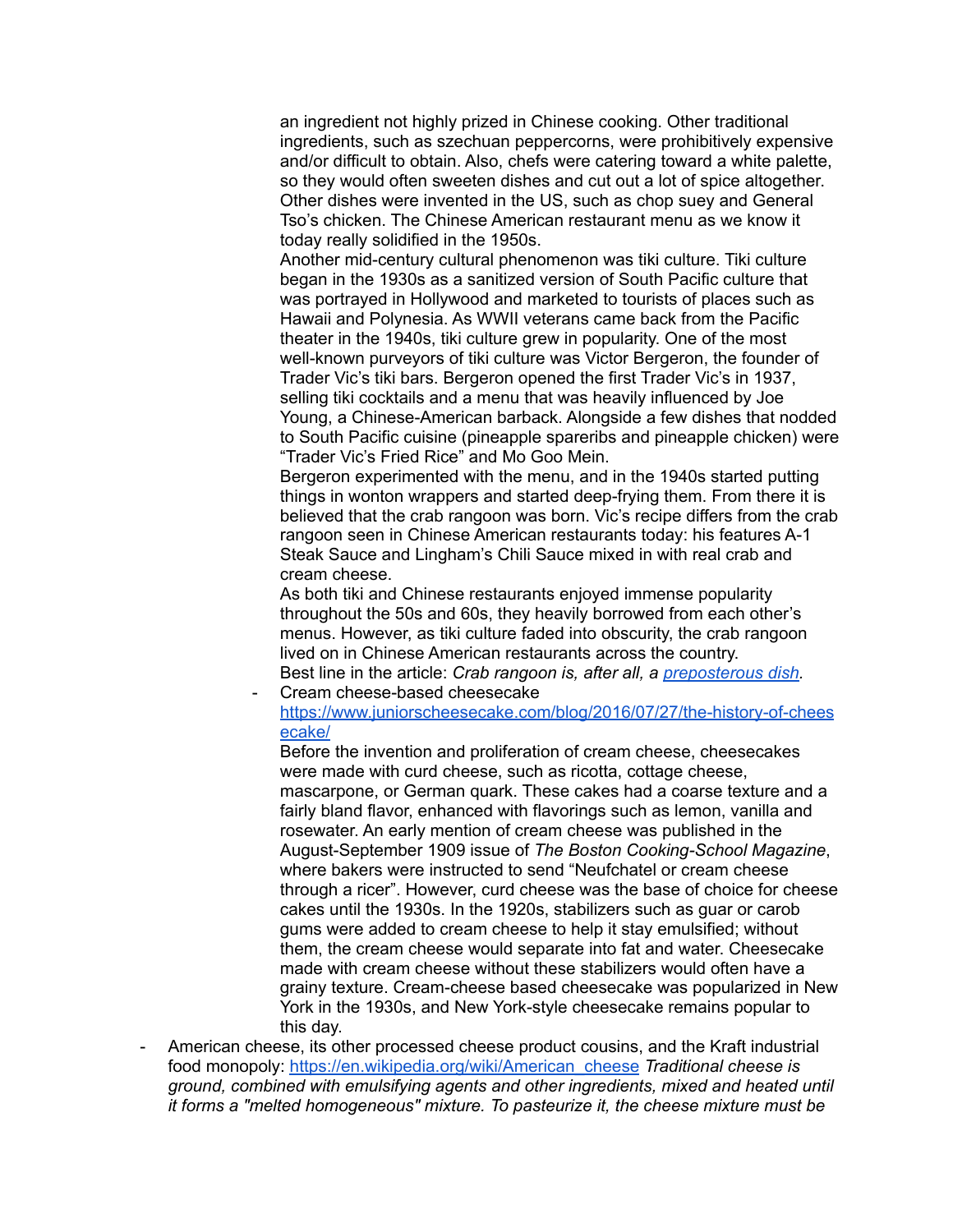*heated to a temperature of at least 150 °F (66 °C) for a minimum of 30 seconds. Composition requirements of processed American cheese control the percentage of milkfat, moisture, salt and pH value in the final product, along with specifications for flavor, body and texture, color, and meltability*.

*Processed American cheese is packaged in individually wrapped slices, as unwrapped slices sold in stacks, or in unsliced blocks. Individually wrapped slices are formed from processed cheese which solidifies only between the wrapping medium*.

- Kraft specifically was the person/entity that introduced the new industrial, assembly-line Processed Cheese concept to the United States from Switzerland: [https://en.wikipedia.org/wiki/Processed\\_cheese](https://en.wikipedia.org/wiki/Processed_cheese) *Processed cheese was first developed in Switzerland in 1911, when Walter Gerber and Fritz Stettler, seeking a cheese with longer shelf life and influenced by cheese sauces such as those used in fondue, added sodium citrate to melted Emmentaler cheese and found that the emulsified cheese sauce could be re-cooled into a solid again. Shortly after, in 1916, Canadian-American businessman James L. Kraft applied for the first U.S. patent covering a new method of processing cheese, which halted the maturation process.*
- The early competitor to Kraft American was Velveeta and you won't be surprised to learn that barely a decade later they were acquired by Kraft. <https://en.wikipedia.org/wiki/Velveeta> *Velveeta was invented in 1918 by Emil Frey of the "Monroe Cheese Company" in Monroe, New York. In 1923, "The Velveeta Cheese Company" was incorporated as a separate company. In 1925, it advertised two varieties, Swiss and American. The firm was purchased by Kraft Foods Inc. in 1927.*

*The product was advertised as a nutritious health food. In the 1930s, Velveeta became the first cheese product to gain the American Medical Association's seal of approval.*

The name Velveeta is meant to connote a "velvety smooth" food. Its smoothness and meltability are its main selling points.

- Canned cheese spray: [https://en.wikipedia.org/wiki/Easy\\_Cheese](https://en.wikipedia.org/wiki/Easy_Cheese) *The product was first manufactured by Nabisco and sold under the name "Snack Mate" from 1965 until 1984. Advertisements often displayed the orange product adorned in flowy peaks atop several different types of appetizers. As a 1966 advertisement says, it was "instant cheese for instant parties."*
- Powdered cheese: [https://www.newyorker.com/tech/annals-of-technology/object-of-interest-cheese-p](https://www.newyorker.com/tech/annals-of-technology/object-of-interest-cheese-powder) [owder](https://www.newyorker.com/tech/annals-of-technology/object-of-interest-cheese-powder) (November 2013)

<https://www.wired.com/2015/08/us-military-helped-invent-cheetos/>

*The first real cheese powder was developed in 1943 by George Sanders, a USDA dairy scientist. (Even before the war began, USDA's research facilities had been enlisted to work toward military goals, exhorted by Secretary of Agriculture Henry Wallace "to consider their possible contributions to national needs as the defense program approaches the stage of 'maximum effort." This relationship continues to this day; the USDA has collaborated with the Quartermaster Corps and later the Natick Center on topics as varied as chemical testing, fungi collection and classification, potatoes, dairy, and, from 1980 on, operation of the army's radiation food sterilization program.)*

*Until then, it had been "considered impossible to dehydrate natural, fat*‑*containing cheese," because the heat melted the fat, which then separated out. Sanders's innovation was to divide the process into two steps. In the first, the cheese, shredded or grated, was dried at a low temperature; this hardened the surface*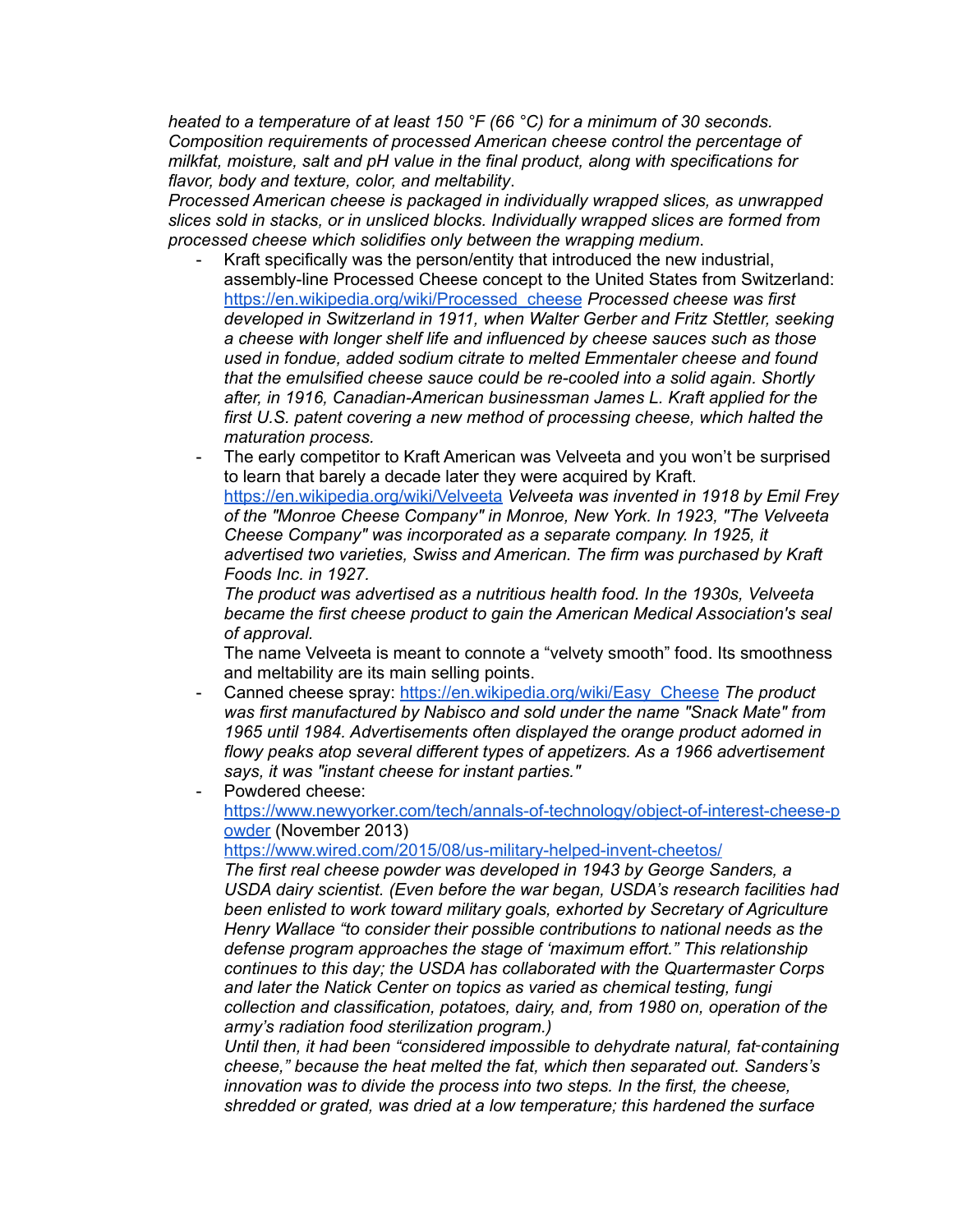*proteins of the particles, forming a protective barrier around the lipids. Once sufficient water had been evaporated, the cheese was ground and dehydrated at a higher temperature. The final step was to form it into what the patent describes as cakes. A 1943 war bond ad unveiled the product to the public with a picture of a bare*‑*chested solider feeding a second soldier bundled up in a parka with a cheese cake on a pointy stick.*

*A number of companies claim to have soon led the way in cheese powders, in particular a Danish processed-food company, Lactosan. [According](http://www.lactosan.com/The-History-of-Cheese-Powder.1913.aspx) to the [company,](http://www.lactosan.com/The-History-of-Cheese-Powder.1913.aspx) after one of its customers returned an order of processed cheese because he had nowhere to store it, a factory manager, Christian Jessen, began experimenting with melted cheese and industrial spray-driers, producing what we recognize as modern cheese powder in 1951; it was so successful that the company gave up manufacturing regular processed cheese to focus on powder. In the United States, Commercial Creamery, the proud owner of cheesepowder.com, [claims](http://www.cheesepowder.com/gs_index.php?id=products_cheese_powders) to have "pioneered the manufacturing of cheese* powders for the food industry over sixty years ago."

- Colby cheese (1880s): [https://en.wikipedia.org/wiki/Colby\\_cheese](https://en.wikipedia.org/wiki/Colby_cheese) *In 1882, Ambrose and Susan Steinwand established a cheese factory near Colby, [Wisconsin](https://en.wikipedia.org/wiki/Colby,_Wisconsin), on a 160-acre (65 ha) site they had purchased five years before. The Steinwands' son Joseph developed the cheese at the factory in 1885 when he was handling a batch of [cheddar](https://en.wikipedia.org/wiki/Cheddar_cheese) cheese and washed the [curd](https://en.wikipedia.org/wiki/Curd) with cold water. [\[1\]](https://en.wikipedia.org/wiki/Colby_cheese#cite_note-apps2015-1) There are differing accounts on whether the creation was intentional. According to some sources, Joseph had attended a [cheesemaking](https://en.wikipedia.org/wiki/Cheesemaking) course and was specifically interested in developing a new type of cheese; according to others, he neglected to drain the excess moisture after adding cold water and accidentally discovered the result. [\[2\]](https://en.wikipedia.org/wiki/Colby_cheese#cite_note-norton2009-2)[\[3\]](https://en.wikipedia.org/wiki/Colby_cheese#cite_note-3) The resulting cheese, which was moister than cheddar, was named after the nearby city and quickly became popular because it did not involve the complicated [cheddaring](https://en.wikipedia.org/wiki/Cheddaring) process. By 1896, the family was producing US\$3000 (equivalent to US\$93,324 in 2020) worth of cheese each year.*
- [Bill] Government Cheese:
	- Another industrial cheese topic is Government Cheese, a part of a price stability program, which I want to tie in to my 1970s bonus series (because it's an example of the post-70s policy solutions meant to get around the problems instead of dealing with them directly, in this case via government-commissioned cheese blocks to food assistance programs instead of price controls and a welfare state): [https://en.wikipedia.org/wiki/Government\\_cheese](https://en.wikipedia.org/wiki/Government_cheese)
	- Commodity Credit Corporation: *The cheesy story all started in 1949, when the Agricultural Act of 1949 gave the Commodity Credit Corporation, a government-owned corporation dedicated to stabilizing farm incomes, the authority to purchase dairy products like cheese from farmers. The CCC had been around since the Great Depression, when it was created as part of the New Deal's attempt to stabilize prices and help farmers. During the 1970s, as Americans sat in long gas lines and watched the economy tank, they faced another crisis: an unprecedented shortage of dairy products. In 1973, dairy prices shot up 30 percent as the price of other foods inflated. When the government tried to intervene, prices fell so low that the dairy industry balked. Then, in 1977, under President Jimmy Carter, the government set a new subsidy policy that poured \$2 billion into the dairy industry in just four years. Suddenly, dairy farmers who had been hurting were flush with cash—and producing as much milk as they*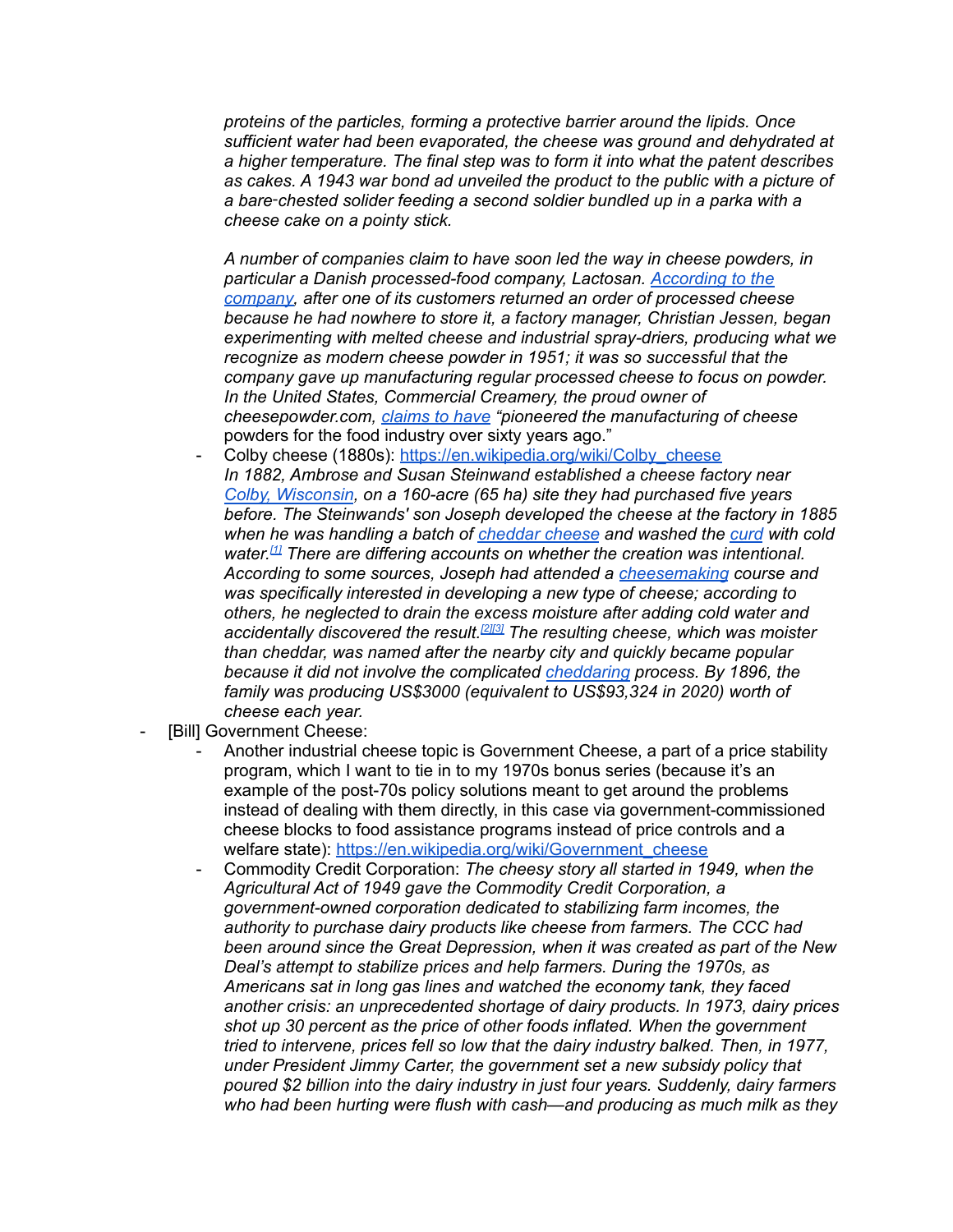*could in order to take advantage of government support. The government purchased the milk dairy farmers couldn't sell and began to process it into cheese, butter and dehydrated milk powder. As dairy farmers produced more and more milk, stockpiles ballooned. As anthropologist Bradley N. Jones notes, eventually the stockpile hit over 500 million pounds, stored in hundreds of warehouses in 35 states. [...] As officials scrambled behind the scenes to figure out how to deal with the cheese, the cheesy conundrum became public when Agriculture Secretary John R. Block showed up at a White House event with a five-pound block of greening, moldy cheese and showed it to the press. "We've got 60 million of these that the government owns," he said. "It's moldy, it's deteriorating … we can't find a market for it, we can't sell it, and we're looking to try to give some of it away." As the public got wind of the existence of all that surplus cheese, it began to sharply criticize President Ronald Reagan. He had been elected in part by bandying about inaccurate stereotypes of "welfare queens" and poor people who gamed the system, and earlier in 1981 had pledged to reduce the federal food stamp program. There were hungry Americans still suffering from the aftereffects of the recession. Why not give them the cheese?*

<https://www.history.com/news/government-cheese-dairy-farmers-reagan>

- See also: US food purchase and farm stabilization programs began in the New Deal in 1933 but the Commodity Credit Corporation was reorganized after new legislation in 1948 just ahead of Truman's Fair Deal period: [https://en.wikipedia.org/wiki/Commodity\\_Credit\\_Corporation](https://en.wikipedia.org/wiki/Commodity_Credit_Corporation)
- *- In the 1970s, the USDA stepped in to help control volatile milk prices, and it became very profitable to produce milk. So, farmers started producing way too much of it, which was then turned into way too much cheese. In [late] 1981, then-President Ronald Reagan declared 30 million pounds of American cheese would be distributed to food pantries, school lunch programs and other welfare programs. By 1984, the U.S. was storing about 5 pounds of cheese for every American.*

[https://www.cnbc.com/2019/02/11/government-cheese-phenomenon-usda-americ](https://www.cnbc.com/2019/02/11/government-cheese-phenomenon-usda-american-cheese-surplus.html) [an-cheese-surplus.html](https://www.cnbc.com/2019/02/11/government-cheese-phenomenon-usda-american-cheese-surplus.html)

- The program was not just limited to cheese blocks. There was also government butter, powdered milk, flour, and more.
- The USDA has publicly published [documents](https://www.fsa.usda.gov/Internet/FSA_File/pcd5.pdf) with the specs to producers about the production and storage methods and what does or does not constitute government cheese. It is either an American cheddar cheese or a Colby cheese, both of those being US-invented Second Industrial Revolution cheeses. Some of the guidelines for production are very specific, with precise requirements about salt, moisture, pH, milkfat, temperature, and so on. But some are extremely vague, such as "Its flavor shall be pleasing and characteristic of process cheese made from mild to medium cured American cheese, and shall be free from undesirable flavors and odors." Or: "The body shall be smooth, medium firm, resilient, and free of pinholes, crystals or openings except those caused by trapped steam. Its texture shall be close and free from lumps, graininess, or uncooked particles, must slice freely, show not more than slight brittleness or roughness, and the cheese shall not stick to the knife or break when cut into approximately 1/8-inch slices." This meant it tended to be used in melted form such as nachos, grilled cheese sandwiches, mac & cheese, and omelets. Another quote: "The process cheese shall have a uniform medium yellow color and an attractive sheen. No visible signs of mold shall be permitted."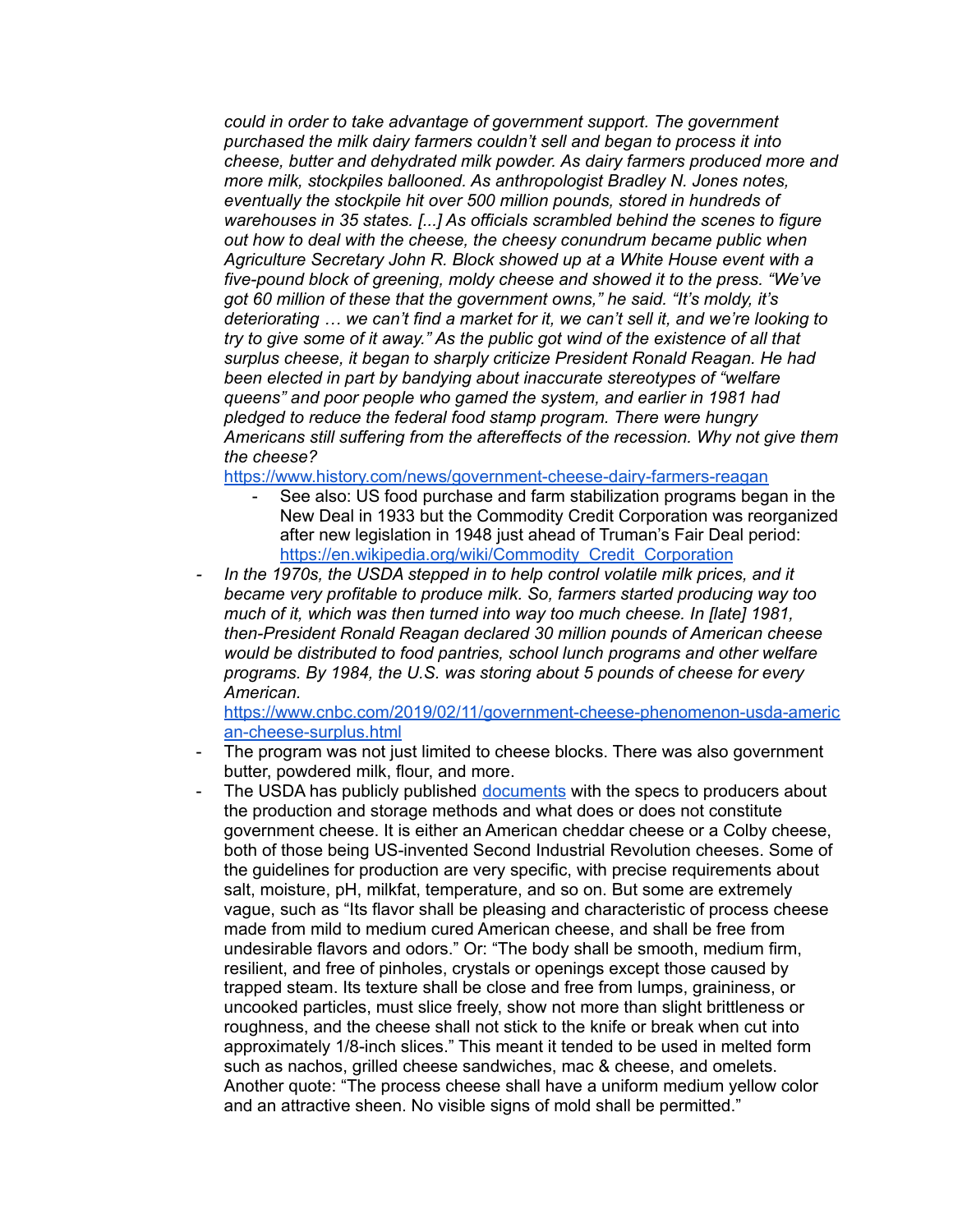*- In the 90s, when the herd buyouts ended and the dairy market stabilized, there was little need for the government to continue its cheese hoarding. According to Ken Vorgert, chief of the Dairy Grading Branch of the USDA's Agricultural Marketing Service, the donation programs dwindled once the government no longer had its cheap reserves.*

<https://www.vice.com/en/article/wn7mgq/wtf-happened-to-government-cheese>

However, the private sector continued to try to figure out how to non-governmentally unload dairy surpluses in the 1990s (with USDA approval and some financing), which led directly to very public things like the famous or infamous "Got Milk?" ad campaigns as well as to much less public developments, such as dairy industry specialists working directly inside giant corporate fast food chains to develop new fast food products with higher dairy content, "including Domino's seven-cheese pizzas and Taco Bell's very cheesy Quesalupa." This didn't exactly help with improving nutritional intake quality in urban food deserts where poor and minority populations were consuming a lot of fast food. And as we will circle back to in a moment, the private sector alone was only able to absorb dairy surpluses for so long.

[https://psmag.com/economics/what-will-the-us-government-do-with-1-4-billion-po](https://psmag.com/economics/what-will-the-us-government-do-with-1-4-billion-pounds-of-cheese) [unds-of-cheese](https://psmag.com/economics/what-will-the-us-government-do-with-1-4-billion-pounds-of-cheese)

- Bobbi Demsey published a beautiful essay in August 2018 at TasteCooking.com entitled "The Tyranny and the Comfort of [Government](https://tastecooking.com/tyranny-comfort-government-cheese/) Cheese," saying that it was "both a cornerstone of survival and an object that inspires complicated tinges of nostalgia" for those who grew up poor in the 1980s and early 1990s. "The telltale brick-shaped carton encasing a Dayglo orange matter that provided equal parts sustenance and humiliation: government cheese." The essay also talks about the many continued pop cultural references to it in music and even served on Wahlburgers chain burgers because the Wahlberg family grew up eating it. The essay also notes that in recent years, under the Trump Administration, government cheese returned to programs that provide food to elderly people and a plan was floated to give it to SNAP recipients in a prepared box of various surplus farm products – but only if the SNAP benefits were cut in half each month instead. Obviously a bad and cruel plan.
	- This development followed late Obama-era reorganization of regular farm subsidies but also a round of Trump-era "ad hoc" farm subsidies, generally flowing to major agribusiness corporations, supposedly to offset effects of a trade war with China. Some of this was suspended when Biden took office:

[https://www.ewg.org/interactive-maps/2021-farm-subsidies-ballooned-und](https://www.ewg.org/interactive-maps/2021-farm-subsidies-ballooned-under-trump/) [er-trump/](https://www.ewg.org/interactive-maps/2021-farm-subsidies-ballooned-under-trump/)

- In 2020, 39% of all net farm income in the United States came from direct government aid, including not just subsidies but also CARES Act aid, which led not merely to relief from bankruptcy risk that some farms had been facing before the pandemic but in fact to record profits in 2020: [https://www.cato.org/commentary/examining-americas-farm-subsidy-probl](https://www.cato.org/commentary/examining-americas-farm-subsidy-problem) [em](https://www.cato.org/commentary/examining-americas-farm-subsidy-problem)
- By 2019, the US dairy surplus had returned stronger than ever with 1.4 billion pounds of cheese in storage. This is not just a result of production levels but also declining demand as Americans have cut dairy and especially processed cheese from their diets in greater quantities.

[https://psmag.com/economics/what-will-the-us-government-do-with-1-4-billion-po](https://psmag.com/economics/what-will-the-us-government-do-with-1-4-billion-pounds-of-cheese) [unds-of-cheese](https://psmag.com/economics/what-will-the-us-government-do-with-1-4-billion-pounds-of-cheese)